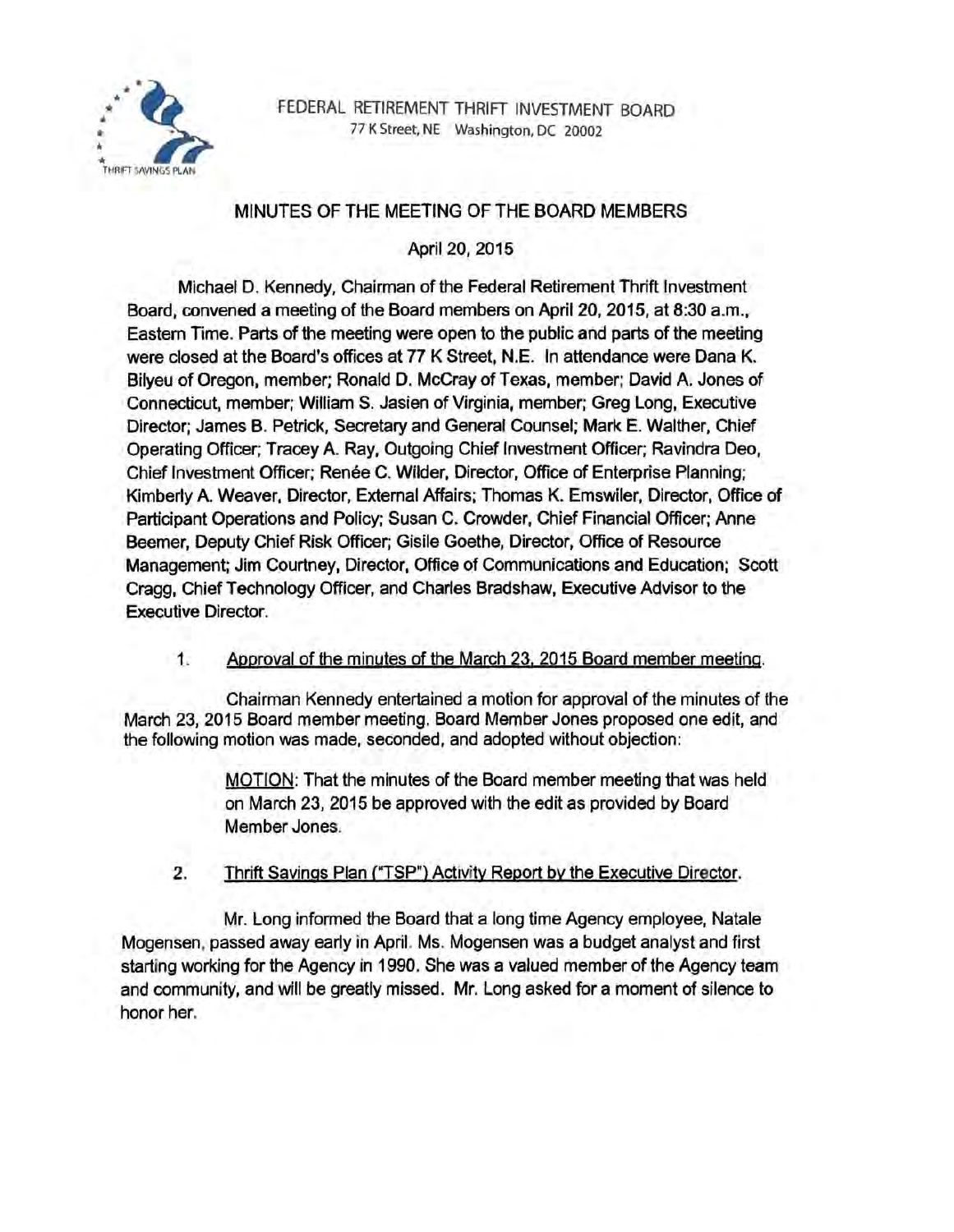### a. Monthly Participant Activity Report

Mr. Emswiler provided an overview of the Monthly Participant Activity Report. See ["Thrift Savings Fund Statistics"](http://www.frtib.gov/pdf/minutes/MM-2015Apr-Att1.pdf) (attached). The Plan assets decreased in April by approximately 1 billion dollars, while balances for Roth accounts increased by 120 million dollars. The participation rate continued to increase to 88.4 percent, an alltime high for the plan. Mr. Emswiler noted that the Roth option remains popular with members of the uniformed services, who make up approximately 23.5 percent of the Plan's participants but hold 49.8 percent of the Roth accounts. Transfers out of the plan remain high, with over 7 40 million dollars leaving the plan in April as transfers to other retirement vehicles. Board Member Jasien expressed his concern about outgoing transfers, and asked when a discussion around a solution would take place. Mr. Long informed the Board that a discussion around withdrawal flexibility, one of three long term strategies the Agency is considering, would take place at the July Board meeting.

b. Legislative Report

Ms. Weaver informed the Board that once Congress approves a budget resolution and a conference report is issued, she will be able to better assess whether the budget will have any direct impact on the TSP. Ms. Weaver noted that she would continue to monitor any developments regarding potential changes to the G Fund. Ms. Weaver also reported that five veterans' service organizations had recently sent a letter to the Senate Chair and Ranking member endorsing the Military Retirement Commission's recommendations to have auto-enrollment in the TSP and agency matching for uniformed service members.

c. Monthly Investment Performance Report

Mr. Deo reviewed the memorandum entitled ["March 2015 Performance](http://www.frtib.gov/pdf/minutes/MM-2015Apr-Att2.pdf) Review- [G, F, C, S, I, and L Funds](http://www.frtib.gov/pdf/minutes/MM-2015Apr-Att2.pdf)" (attached). Mr. Deo reported that the F Fund was was up because interest rates fell by 4 basis points. The C Fund and I Fund were both down, driven by the strength of the U.S. dollar. The I Fund had a 9 basis point gain vs. the benchmark because of the tax effect, and the I Fund's year-to-date returns continued to show the effects of the reversal of the fair market value pricing on December 31st. Mr. Deo reported that in the fourth quarter proxy report, Institutional Shareholder Services found no exceptions, and no claims were opened for any of the funds during the fourth quarter.

Mr. Long reminded the Board that a vote to affirm the Investment Policy is required each quarter. Chairman Kennedy moved that the Board reaffirm the current G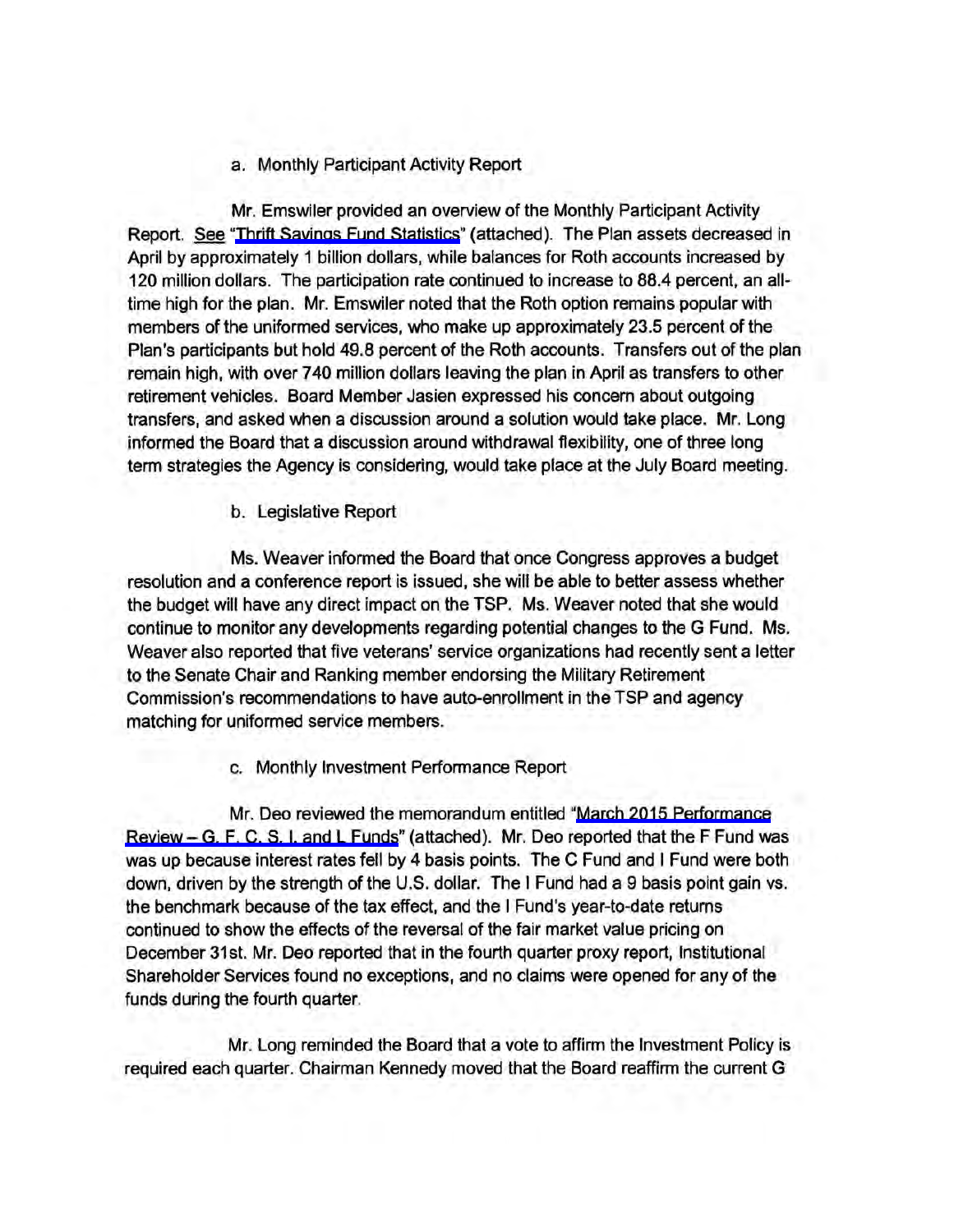Fund policy of investing solely in short-term maturities and that the Board reaffirm the current F, C, S, and I Fund investment policies. The Board members then made, seconded, and adopted the following resolution by unanimous vote:

### RESOLUTION:

WHEREAS the Federal Employees' Retirement System Act of 1986, as amended (5 U.S.C. § 8401 - et seq.) provides the Board members shall establish policies for the investment and management of the Thrift Savings Fund (5 U.S.C. § 8472(f)( (1) and (2)); and

WHEREAS the Board members at this meeting have reviewed the investment performance and investment policies of the Government Securities Investment Fund, the Fixed Income Index Investment Fund, the Common Stock Index Investment Fund, the Small Capitalization Stock Index Investment Fund, and the International Stock Index Investment Fund; and

WHEREAS the Board members are satisfied with the investment performance and investment policies of these Funds;

NOW THEREFORE BE IT RESOLVED that the current investment policies for the Government Securities Investment Fund, the Common Stock Index Investment Fund, the Fixed Income Index Investment Fund, the Small Capitalization Stock Index Investment Fund, and the International Stock Index Investment Fund are affirmed without change.

#### 3. Quarterly Metrics Report.

Mr. Ahuja provided an assessment of key vendors that could have the potential to impact the Agency's business (attached). The assessment tracked nine vendors, three of which are privately-held companies. The report concluded that there is no indication any of these vendors would be unable to fulfill their contractual obligations, but Mr. Ahuja did report that three companies had higher than ideal debt loads, meaning that they are highly leveraged. However, based on the analysis within the report and the Agency's mitigation plan, there is no anticipated impact to their ability to fulfill their contractual obligations with the Agency. Mr. Ahuja also reported that a new contract for Print and Mail Services was awarded in February to Broadridge Financial Solutions, which is currently in the transition process and will fully take over mailing services for the TSP in early May. In response to a question from Board Member Jones, Mr. Ahuja explained that after September, Equinix, Inc, would no longer be responsible for guaranteeing the performance of 365 Data Centers.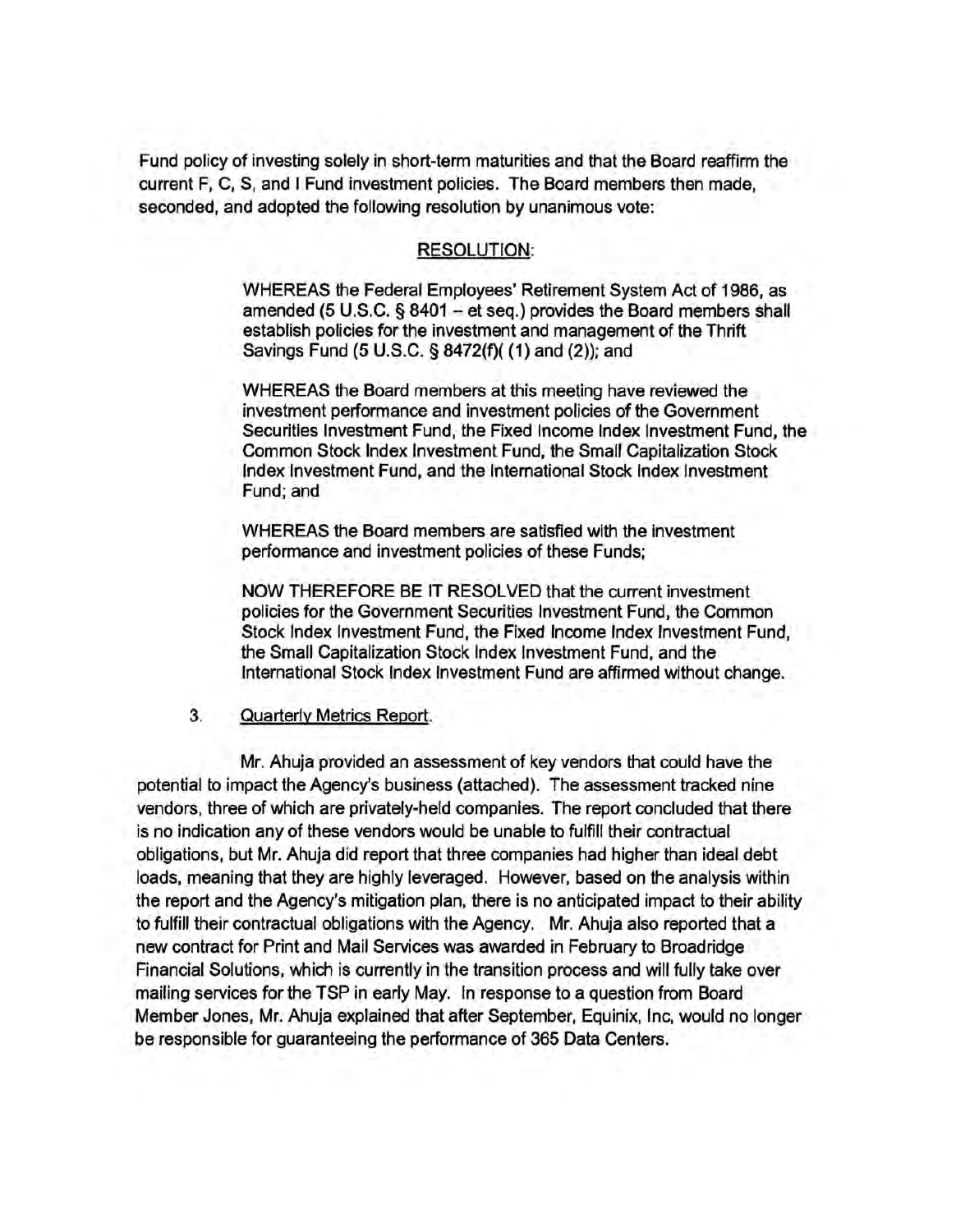## 4. Audit Status Summarv

Mr. Ahuja provided an update on Agency audit activity actions, and highlighted any changes from the last update in December 2014. Mr. Ahuja reported that there were 16 new audit findings from DOUKPMG, and CliftonlarsonAllen closed 3 findings. Mr. Ahuja reported that of the 111 total open audit recommendations, the Agency considers 64 closed, and has a monthly monitoring system and timeline to resolve the remaining ones.

## 5. Budget Review

Ms. Crowder provided an update on the budget, stating that at the midyear point of fiscal year 2015 that the Agency is aligned with the projected \$207 million budget allocation.

# 6. Project Activity Report.

Ms. Wilder presented the Board with an update on the state of the Agency's projects (attached). Ms. Wilder reported that 25-30 projects are currently in various points along the project management framework, and range from crossfunctional teams developing feasibility papers to projects concerning system and benefits enhancements. Based on a suggestion from Board Member Bilyeu, Mr. Long committed to a more detailed schedule in the next Agency project update.

# 7. Annual Financial Audit (CliftonlarsonAllen)

Mr. Thomas Rey, CLA's Engagement Principal, gave a presentation on their recently performed independent audit (attached). Mr. Rey thanked the management team for their work to mitigate previous deficiencies in internal controls, and noted the significant progress that had been made. The audit resulted in an unmodified (clean) opinion that the financial statements are presented in all material respects in accordance with Generally Accepted Auditing Standards (GAAS), and found no material weaknesses. Mr. Halpin, CLA's IT Audit Senior Manager, reviewed the one significant deficiency found relating to system authorizations, and acknowledged that it was not a quick fix but instead a long-term strategic effort, and that 10 of 19 systems were authorized and the remainder on track to be authorized by the end of the calendar year. He noted that the Agency had made significant improvement from several years ago, and that CLA greatly appreciated management's efforts.

Mr. Halpin also reviewed 3 other matters that did not rise to the level of a significant deficiency regarding segregation of duties, inactive accounts, and the logging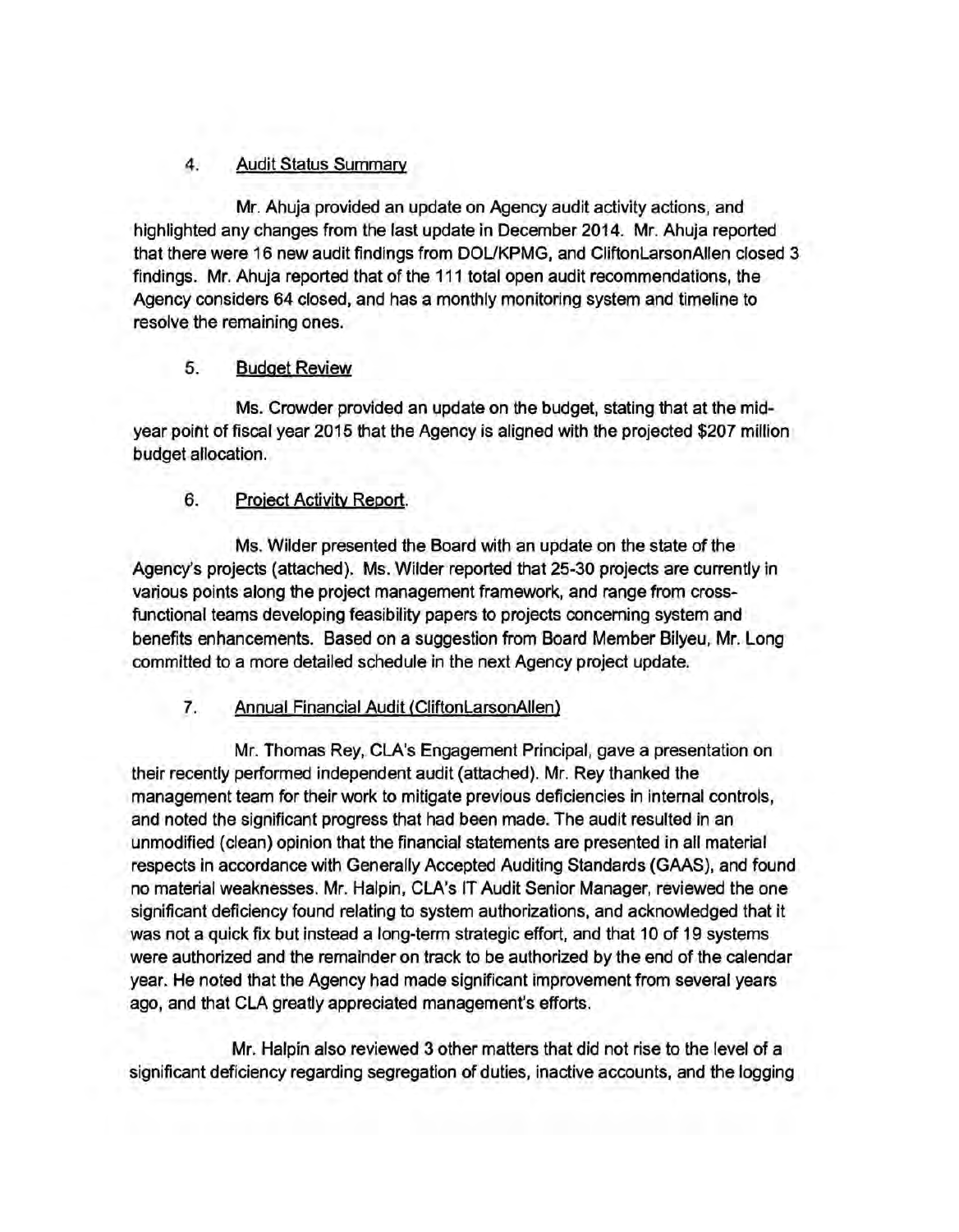and monitoring of user system activity. Mr. Halpin reported that management concurred with all recommendations and identified remedial actions and milestone deadlines which if implemented will reduce the risk to an acceptable level.

The Board asked CLA if they had a need to discuss concerns separately with the Board, and CLA noted that it did not require such a meeting.

## 8. Mainframe audit.

Mr. Ahuja reviewed the results of the audit of the mainframe configuration's management system that was conducted by KPMG as a contractor of DOL. Out of the 7 findings, 6 are considered fundamental and 1 is considered other, which is of less significance. The recommendations focus on enhancing mainframe security through policy and procedures, segregation of duties, and access controls. The Agency concurred with all findings and is committed to a corrective action plan.

### 9. Fiduciary Oversight Program Summary (Department of Labor)

Ian Dingwall, Chief Accountant at the U.S. Department of Labor (DOL) Employee Benefit Security Administration (EBSA) gave a presentation, entitled, ["Fiscal](http://www.frtib.gov/pdf/minutes/MM-2015Apr-Att10.pdf) [Year 2015 Thrift Savings Plan Fiduciary Oversight Program"](http://www.frtib.gov/pdf/minutes/MM-2015Apr-Att10.pdf) (attached). Mr. Dingwall introduced Mr. Michael Auerbach and Mr. Jonathan Matzkin from DOL, and Ms. Heather Koppe Flanagan, Mr. James DeVaul, Mr. Derek Thomas, Mr. Howard Simanoff, Ms. Alvamerry Schaefer, and Mr. Nathan Faut from KPMG. Ms. Koppe Flanagan, KPMG, gave an overview of the audit schedule, which includes full scale audits in all major areas of DOL's TSP audit program for the first time in many years. The audits will cover a wide variety of IT related operations and basic TSP processes, as well as a number of special projects scheduled for the year. Mr. Dingwall noted that the audit schedule was increased because his budget was increased. Ms. Flanagan provided an update on major scheduling dates, including planned exit conferences and planned audit field work, and explained that the schedule had been adjusted to allow some of the audits to be completed in 2016 in order to ensure enough available resources. She reported that the total number of open recommendations had decreased by a net of 5 since her presentation to the Board a year ago.

Mr. Dingwall reported that of the 4 audits that were completed in 2014, DOL found no material noncompliance with FERSA, and that 12 agency recommendations were closed. Mr. Dingwall also reviewed the mainframe configuration report that found seven findings related to mainframe security, and stressed that without proper mainframe controls, including a regularly updated Plan of Action and Milestones (POAM), the security of the mainframe's environment could be at risk. Mr. Dingwall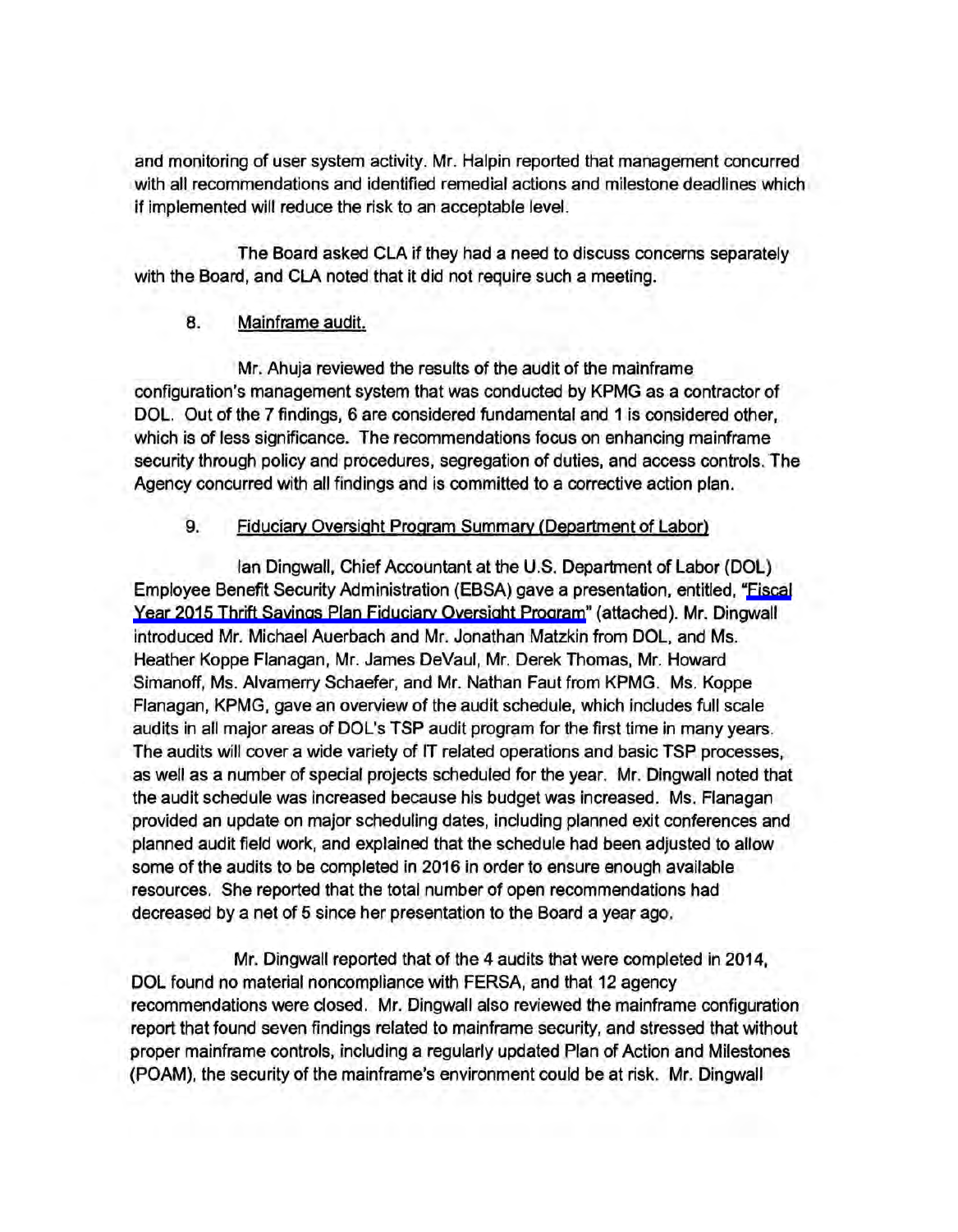recognized the Board's utmost commitment to resolving any security related findings, but expressed his concern that some of the solutions proposed by Agency management could take time to implement. Mr. Dingwall informed the Board that one of DOL's main audit goals is to complete a penetration test of the Plan's system. He explained that DOL and the Agency had not yet entered into the rules of engagement to go forward with penetration testing, which would make sure access would be restricted if security was compromised by an outside entity. Mr. Dingwall explained that he viewed the recommendations from Agency counsel that Agency management had sent DOL as a high hurdle to starting the penetration testing. Mr. Dingwall added that he was not opposed to the Agency performing the test themselves.

Mr. Long explained that the Agency fully supports a robust audit program, but had significant reservations about starting penetration testing without a fully defined and executed rules of engagement document, which is standard operating procedure in the security field. Mr. Cragg emphasized the need for the Agency to be in control of the security environment even under the circumstances of a penetration test, and the need to understand the potential consequences of the penetration team's actions. Mr. Ahuja explained that the Agency is seeking a better understanding of the procedures and resources being used for the testing, in order to be able to evaluate the potential impact and disruption the testing will likely have on the production environment. Mr. Ahuja also reported that the proposed testing team includes a KPMG subcontractor, and stressed the need to finalize potential liability concerns before testing should go forward. Mr. Long explained that although the Agency had concerns over the testing, they were having discussions with DOL and actively working to reach an agreement, and at the Board's suggestion, scheduled a progress update for next month's Board meeting.

10. Adjourn.

On a vote taken by the Chairman, the members closed the meeting at 9:57 a.m. for executive session.

At 10:57 a.m., upon completion of the executive session, the members reconvened the open portion of the meeting.

Whereupon, there being no further business, the following motion was made, seconded, and adopted without objection and Chairman Kennedy adjourned the meeting at 10:57 a.m.

MOTION: That this meeting be adjourned.

James B. Petri